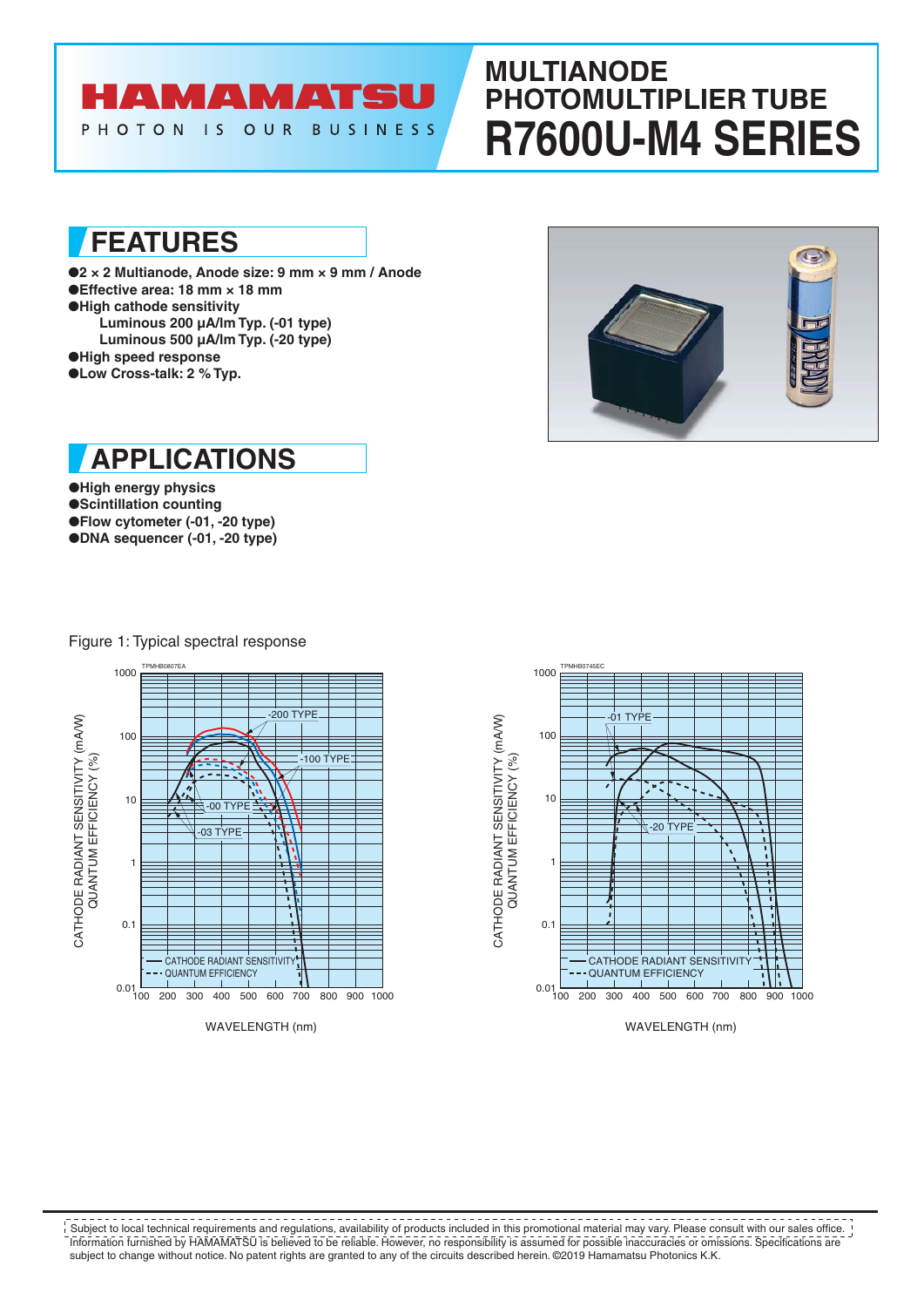## **MULTIANODE PHOTOMULTIPLIER TUBE R7600U-M4 SERIES**

|                          | <b>Spectral response</b> |             | $\mathbb{A}$  | (B)                           | $^\copyright$       |                                             | <b>Maximum ratings</b>        |                                             |                 |      |                                            |                |               |                     |
|--------------------------|--------------------------|-------------|---------------|-------------------------------|---------------------|---------------------------------------------|-------------------------------|---------------------------------------------|-----------------|------|--------------------------------------------|----------------|---------------|---------------------|
| Type No.                 | Range                    | <b>Peak</b> | <b>Photo-</b> | Dynode<br>Window              |                     | <b>Supply</b><br>voltage<br><b>lbetween</b> | Average<br>anode              |                                             | <b>Luminous</b> |      | <b>Blue sensitivity</b><br>index (CS 5-58) | Red/<br>ratio  | White Radiant | Anode to<br>cathode |
|                          |                          | wavelength  | material      | cathode Material <sup>l</sup> | structure<br>Stages | anode<br>and<br>cathode                     | output<br>current<br>in total | Min.                                        | Typ.            | Min. | Typ.                                       | (R-68)<br>Typ. | Typ.          | supply<br>voltage   |
|                          | (nm)                     | (nm)        |               |                               |                     | (V)                                         | (mA)                          | $ (\mu A / \text{Im}) (\mu A / \text{Im}) $ |                 |      |                                            |                | (mA/W)        | (V)                 |
| R7600U-00-M4 300 to 650  |                          | 420         | BA            | Κ                             | MC/10               | 900                                         | 0.1                           | 60                                          | 80              | 7.5  | 9.5                                        | __             | 80            | 800                 |
| R7600U-01-M4 300 to 850  |                          | 400         | МA            | Κ                             | MC/10               | 900                                         | 0.1                           | 50                                          | 200             |      | —                                          | 0.2            | 65            | 800                 |
| R7600U-03-M4 185 to 650  |                          | 420         | BA            | J                             | MC/10               | 900                                         | 0.1                           | 60                                          | 80              | 7.5  | 9.5                                        |                | 80            | 800                 |
| R7600U-20-M4 300 to 920  |                          | 530         | <b>ERMA</b>   | Κ                             | MC/10               | 900                                         | 0.1                           | 350                                         | 500             |      |                                            | 0.4            | 78            | 800                 |
| R7600U-100-M4 300 to 650 |                          | 400         | <b>SBA</b>    | Κ                             | MC/10               | 900                                         | 0.1                           | 90                                          | 105             | 12.5 | 13.5                                       |                | 110           | 800                 |
| R7600U-200-M4 300 to 650 |                          | 400         | UBA           | Κ                             | MC/10               | 900                                         | 0.1                           | 10                                          | 135             | 14.0 | 15.5                                       |                | 130           | 800                 |

A BA: Bialkali, MA: Multialkali, SBA: Super Bialkali, UBA: Ultra Bialkali, ERMA: Extended Red Multialkali **NOTE:**

 $B$  K: Borosilicate glass, U: UV glass

C MC: Metal channel



SUPPLY VOLTAGE (V)





### Figure 3: Time response (Example)



TIME (2 ns/div.)

### Figure 5: Pulse linearity per channel (Example)



OUTPUT CURRENT (mA)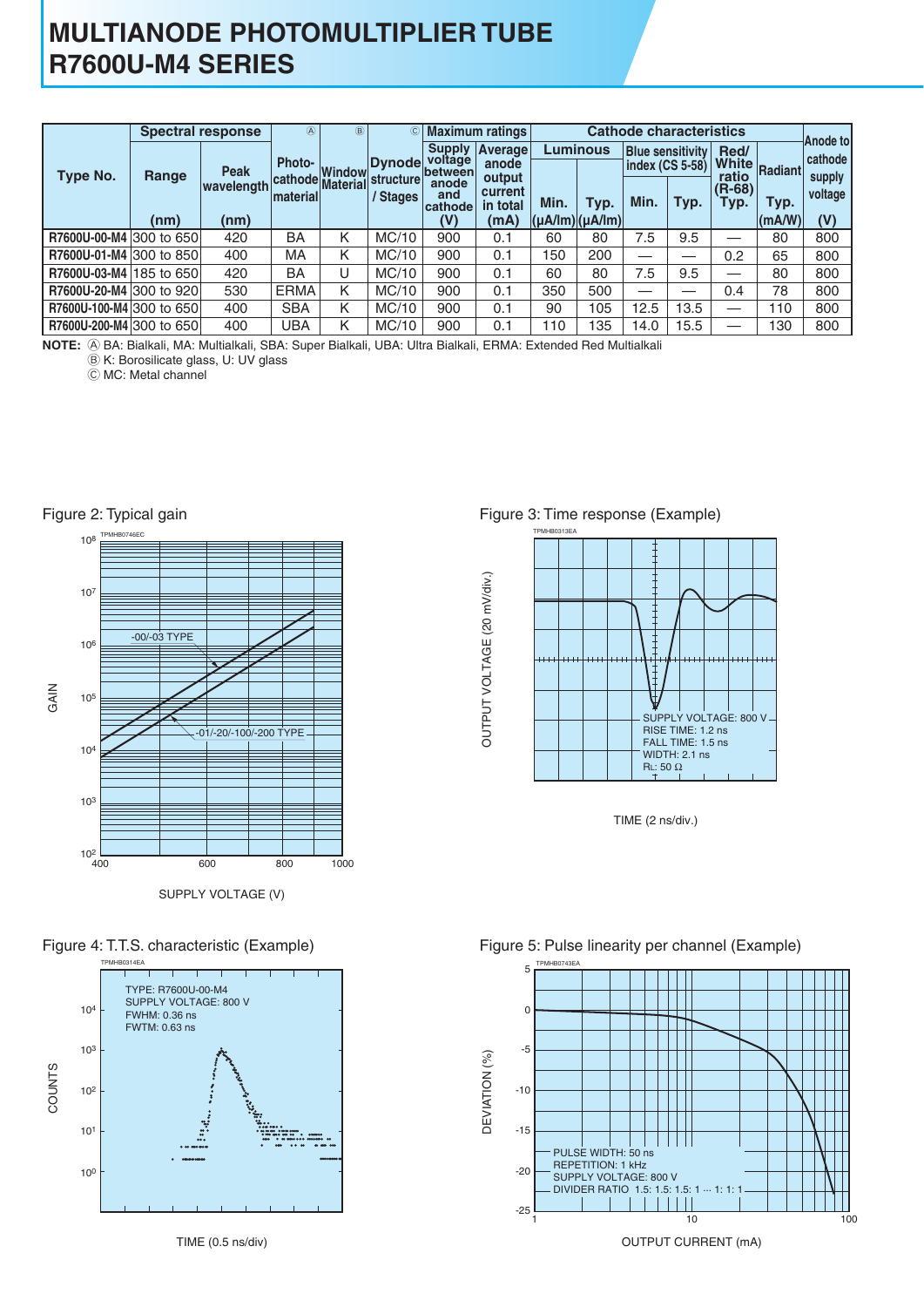

|                           | <b>Anode characteristics</b> |                     |                             |             | <b>Pulse linearity</b> |                      |               |                     | <b>Uniformity</b> |      |               |            |                |                  |               |  |
|---------------------------|------------------------------|---------------------|-----------------------------|-------------|------------------------|----------------------|---------------|---------------------|-------------------|------|---------------|------------|----------------|------------------|---------------|--|
|                           | Luminous                     |                     | <b>Dark current</b>         |             |                        |                      | Time response |                     | per channel       |      | <b>Cross-</b> | between    |                | <b>Operating</b> |               |  |
|                           |                              | Gain                |                             | per channel |                        | <b>Rise TransitL</b> | <b>T.T.S.</b> | 2%                  | 5%                | talk |               | each anode | ambient        | <b>Storage</b>   | Type No.      |  |
| Min.                      |                              |                     | $ $ (After 30 min) $ $ time | Max.        | Typ.                   | time<br>Typ.         | Typ.          | deviation deviation |                   |      | Typ.          | Max.       | temperature    | temperature      |               |  |
| $ $ (A/lm) $ $ (A/lm) $ $ | Typ.                         | Typ.                | Typ.<br>(nA)                | (nA)        | (ns)                   | (ns)                 | (ns)          | (mA)                | (mA)              | (%)  |               |            | (°C)           | (°C)             |               |  |
| 25                        | 140                          | $1.8 \times 10^6$   | 0.5                         | 5           |                        |                      |               |                     |                   |      | 1:1.5         |            |                |                  | R7600U-00-M4  |  |
| 50                        | 200                          | $1.0 \times 10^{6}$ | 2.5                         | 12.5        |                        |                      |               |                     |                   |      | 1:2           |            |                |                  | R7600U-01-M4  |  |
| 25                        | 140                          | $1.8 \times 10^6$   | 0.5                         | 5           | 1.2                    | 9.5                  | 0.36          | 10                  | 30                | 2    | 1:1.5         | 1:3        | $-30$ to $+50$ | $-30$ to $+50$   | R7600U-03-M4  |  |
| 100                       | 500                          | $1.0 \times 10^{6}$ | 2.5                         | 12.5        |                        |                      |               |                     |                   |      | 1:2           |            |                |                  | R7600U-20-M4  |  |
| 25                        | 140                          | $1.3 \times 10^6$   | 0.5                         | 5           |                        |                      |               |                     |                   |      | 1:1.5         |            |                |                  | R7600U-100-M4 |  |
| 25                        | 175                          | $1.3 \times 10^6$   | 0.5                         | 5           |                        |                      |               |                     |                   |      | 1:1.5         |            |                |                  | R7600U-200-M4 |  |

### **VOLTAGE DISTRIBUTION RATIO AND SUPPLY VOLTAGE**

| Electr<br>ctrodes |     | Dv:                         |                  | Dv2<br>′′ | D <sub>v</sub> 3                    |   | Dv4             | Dv5 | D <sub>v</sub> 6 | Dv.<br>- | D <sub>v</sub> 8 | ້ | Dv9 | Dv10 | 1 V |  |
|-------------------|-----|-----------------------------|------------------|-----------|-------------------------------------|---|-----------------|-----|------------------|----------|------------------|---|-----|------|-----|--|
| Ratio             | ں ، | $\overline{\phantom{0}}$    | $\cdot$ . $\cup$ | ں ،       | $\overline{\phantom{a}}$            |   |                 |     |                  |          |                  |   |     |      |     |  |
| 0.00011           |     | $1/2$ $\cap$ $-1$ $-1$ $-1$ |                  |           | $D_1 \cup D_2 \cup \ldots \cup D_n$ | - | <b>D.A.J.J.</b> |     |                  |          |                  |   |     |      |     |  |

Supply voltage: 800 V, K: Cathode, Dy: Dynode, P: Anode

### Figure 6: Anode uniformity (Example)

| 82 | 95  |
|----|-----|
| 97 | 100 |

Supply voltage: -800 V Light source: Lamp (uniform DC light) Wavelength: 400 nm Full illumination

### Figure 7: Anode cross-talk (Example)

| 0.1 | 0.9 |
|-----|-----|
| 1.3 | 100 |

Supply voltage: -800 V Light source: Lamp (uniform DC light) Wavelength: 400 nm Spot illumination:  $9 \text{ mm} \times 9 \text{ mm}$ 

Figure 8: Dimensional outline and basing diagram (Unit: mm)